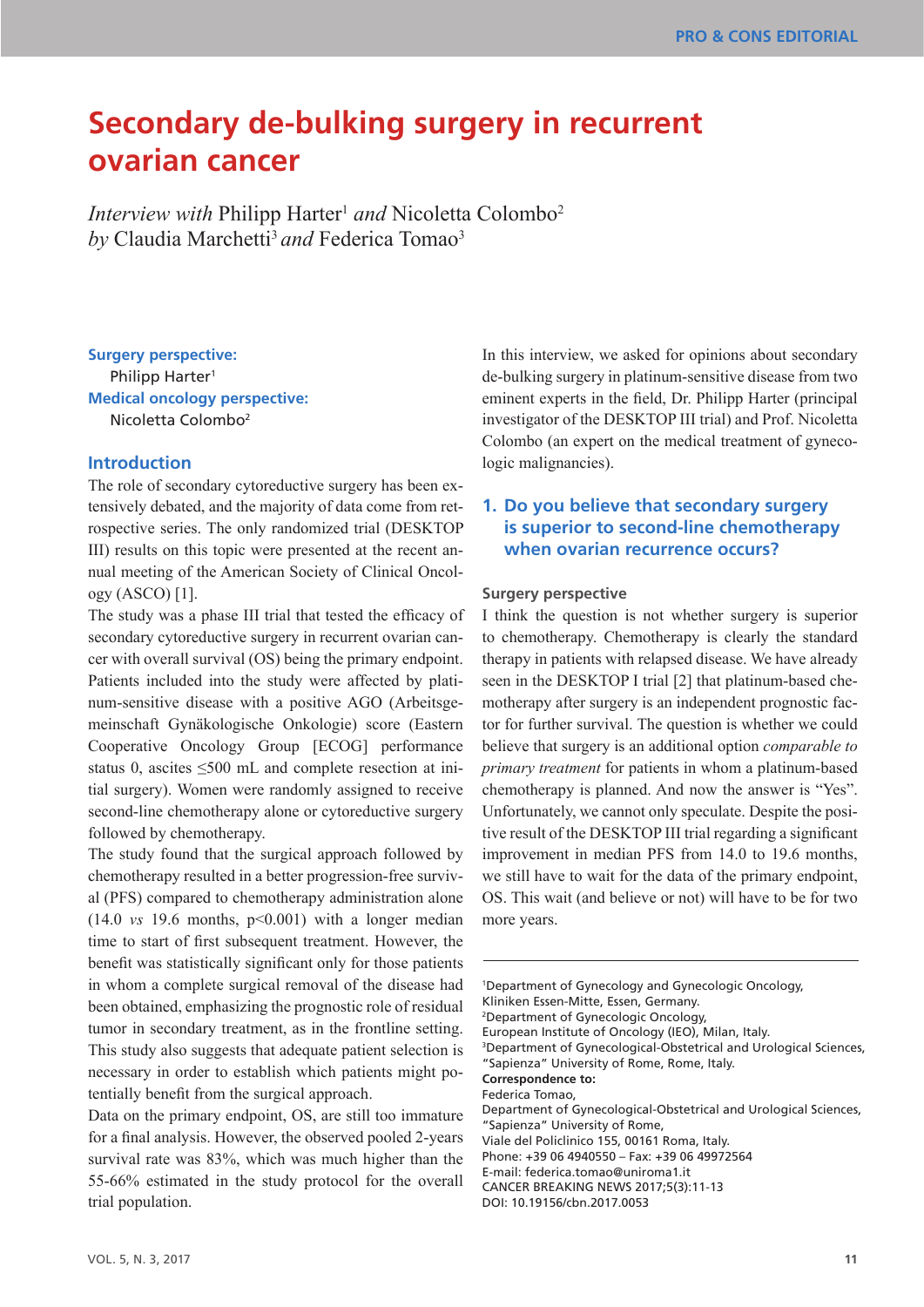## **Medical oncology perspective**

I think that secondary surgery, when the disease is fully de-bulkable, might represent an integrative approach to be considered before a second line chemotherapy. Furthermore, it may be hypothesized that recurrent ovarian cancer, included platinum-sensitive disease, is characterized by a higher percentage of platinum-resistant clones. As a consequence, the resection of most of the tumor could potentially allow a better response to chemotherapy. However, the most important prognostic factor for PFS in secondary surgery is the achievement of complete resection as observed in the front-line approach. Thus, in my opinion, the crucial question about the surgical approach, besides patient selection, is the efficacy and the quality of cytoreductive surgery.

The DESKTOP III trial was designed with OS as the primary endpoint and, despite the fact that long-term follow-up data are still immature, a benefit in PFS has been observed in patients who underwent the surgical approach in selected centers. In conclusion, I strongly believe that de-bulking surgery should be considered, taking into account not only several patient- and tumor-related factors, but also the availability of highly specialized surgical expertise. For this reason, I think that inclusion criteria for secondary cytoreductive surgery should absolutely include the availability of a tertiary level referral center specialized in gynecologicaloncological surgery.

Thus, waiting for final analysis of OS, the use of secondary de-bulking surgery should be considered as an experimental approach, particularly in those centers that are not able to perform such highly specialized surgery.

# **2. Do you believe that the AGO score is helpful in selecting those patients who might benefit from secondary cytoreductive surgery?**

## **Surgery perspective**

Absolutely. The AGO score is definitely a useful tool for selecting patients in whom complete resection is feasible. However, we have to keep in mind that we developed and validated the AGO score only to provide an instrument for selecting patients with a high chance for complete resection, which could be included in a randomized trial to prove the efficacy of surgery at relapse. It does not make any sense to randomize all comers without selection for a surgical option. You need a certain rate of complete resection to prove the efficacy of surgery.

## **Medical oncology perspective**

I believe that AGO score has been studied in complete

agreement with those criteria that might influence the real benefit of a secondary surgical approach. However, I again stress that secondary surgery is not feasible in every case. When highly specialized surgeons are lacking, correct medical management should be preferred. However, new therapeutic approaches in second line medical treatment open new scenarios that may potentially modify the outcome of platinum-sensitive recurrent disease regardless of tumor resection. Moreover, according to the 2017 Gynecologic Cancer Intergroup (GCIG) consensus conference, the old categorization of recurrent disease on the basis of platinum-free interval will be probably abandoned. Thus, in the future, the selection criteria of patients who will benefit from secondary surgery is likely to be revised.

# **3. Do you think that surgery beyond secondary can be suitable for multiple patients with recurrent ovarian cancer?**

#### **Surgery perspective**

Yes. There are also some publications showing that patients with complete resection at tertiary surgery also seem to benefit from the surgery. However, the rate of patients who are suitable for tertiary surgery is very low. Therefore, this is a very individual decision.

#### **Medical oncology perspective**

I think that surgery beyond secondary should be considered in very selected patients. For example, in those patients with lower chances of response to chemotherapy (i.e., low grade or mucinous tumors) or with high motivation to choose a surgical rather than a medical approach. By the way,

I observed that in DESKTOP III trial most of the patients were affected by G2-3 serous ovarian cancer. I think that a sub-analysis according to histotype should be considered.

# **4. Which criteria can be helpful in selecting patients who might benefit from secondary cytoreductive surgery?**

#### **Surgery perspective**

There are multiple criteria we have to consider, even beyond the perhaps more obvious criteria like localization of relapse, platinum-free interval, and the AGO score. Further important factors are co-morbidities, course after the first surgery (major complications?), the extent of first surgery, histologic subtype (low grade?) – and the most important one is the wishes of the patient.